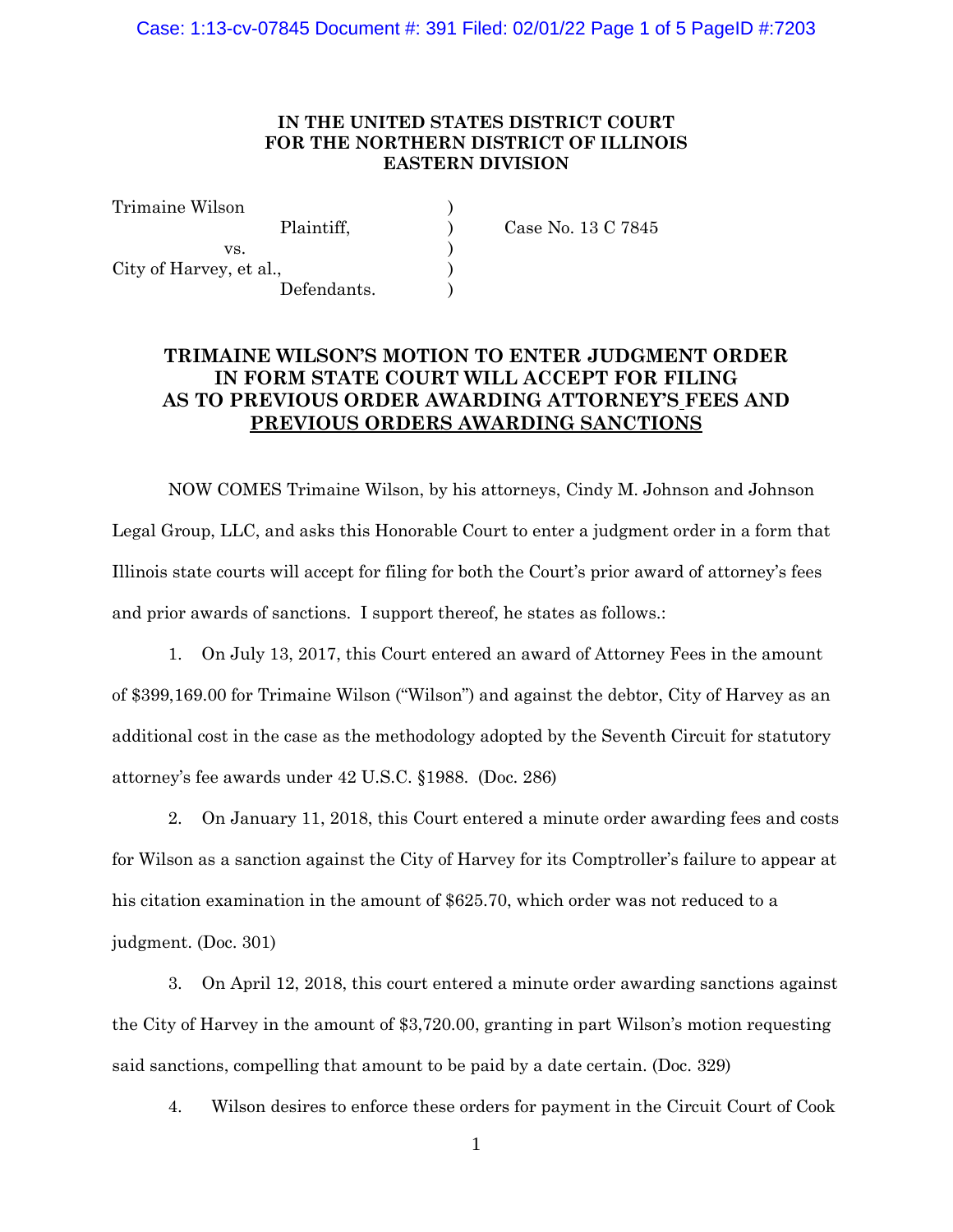#### Case: 1:13-cv-07845 Document #: 391 Filed: 02/01/22 Page 2 of 5 PageID #:7204

County as that court has specialized courtrooms which solely handle post judgment enforcement.

5. Registering these orders as judgments for enforcement in the Illinois court,

pursuant to 735 ILCS 5/12-501 states that

Judgments of courts of the United State held, within this State […] may be registered […] in, the public offices of this State, so as to make them conform to the rules and requirements relating to judgments of courts of this State. A certified copy of a federal judgment order entered in this State may be filed in any circuit court and shall be afforded recognition as if it were a judgment t entered in any circuit court of this State.

6. Therefore, in order for the orders for payment (both the attorney's fee award and the monetary sanction order entered above) to be treated under said statute, they must be "judgment" orders.

7. The format of an enforceable Illinois judgment has specific wording required in order for an order of court to be treated as a judgment. The magic language of "Judgment is entered in favor of [name of party], the plaintiff, and against [name of party], the defendant, in the amount of \$ [dollar amount], plus costs" is what is necessary for an order to be treated as a judgment.

8. Without that wording, an order to pay can only be enforced by way of a contempt order for failure to pay in Illinois state court. Likewise, in Illinois state court, without that wording, no citation to discover assets (either to create a citation lien, or to obtain documents and information) or any other post judgment enforcement mechanism can be employed either against the party who was directed to pay or against any third party that may have assets of/knowledge of assets of the party the order directs to make payment.

9. None of the three orders of this Court at dockets 286, 301 and 329 contain that "magic language." Therefore, as the orders stand, they are not considered "judgments" under Illinois law and cannot be filed for enforcement in Illinois courts under 735 ILCS

2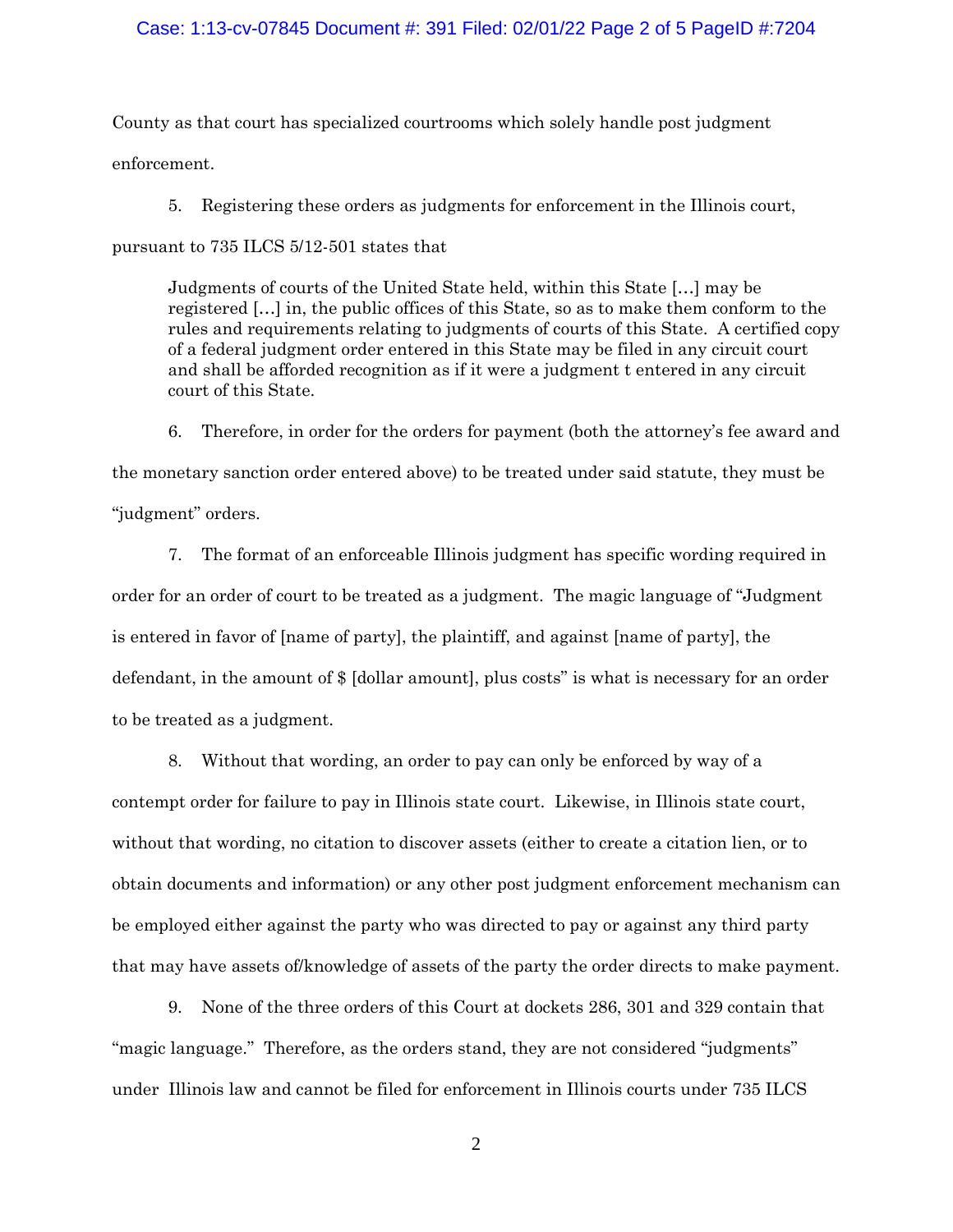5/12-501.

10. Additionally, although one could argue that since Federal Law treats the attorney's fee award as a "cost" added to the underlying §1983 judgment order, and so that is the judgment that should be entered and the "plus costs" idea under Illinois law would cover these monies, that is not the case in Illinois state courts. Costs allowed to be added to the judgment in Illinois state courts are filing fees, service of process, bonds, certified orders necessary for enforcement and electronic filing charges only. See 735 ILCS 5/5-126.5 and 5/5-127.

11. Federal Rule of Civil Procedure 58(d) allows Wilson to request entry of a judgment for each of the orders.

12. Therefore, Plaintiff asks this Court to enter orders that will be worded in a way that will allow the attorneys' fee award and the sanctions order to be filed and enforced in the Illinois courts—and that they be entered *nunc pro tunc* to the date each order was entered. Specifically, Wilson request each of the two orders to be:

- a. Judgment is entered in favor of Trimaine Wilson and against the City of Harvey, Illinois in the amount of \$399,169.00 plus costs as allowed by law, to be effective *nunc pro tunc* to July 13, 2017, the date upon which this Court awarded said amount for attorneys' fees in this case.
- b. Judgment is entered in favor of Trimaine Wilson and against the City of Harvey, Illinois in the amount of \$625.70 plus costs as allowed by law, to be effective *nunc pro tunc* to January 11, 2018, the date upon which this Court sanctioned the City of Harvey, Illinois said amount

and

c. Judgment is entered in favor of Trimaine Wilson and against the City of Harvey, Illinois in the amount of \$3,720.00plus costs as allowed by law, to be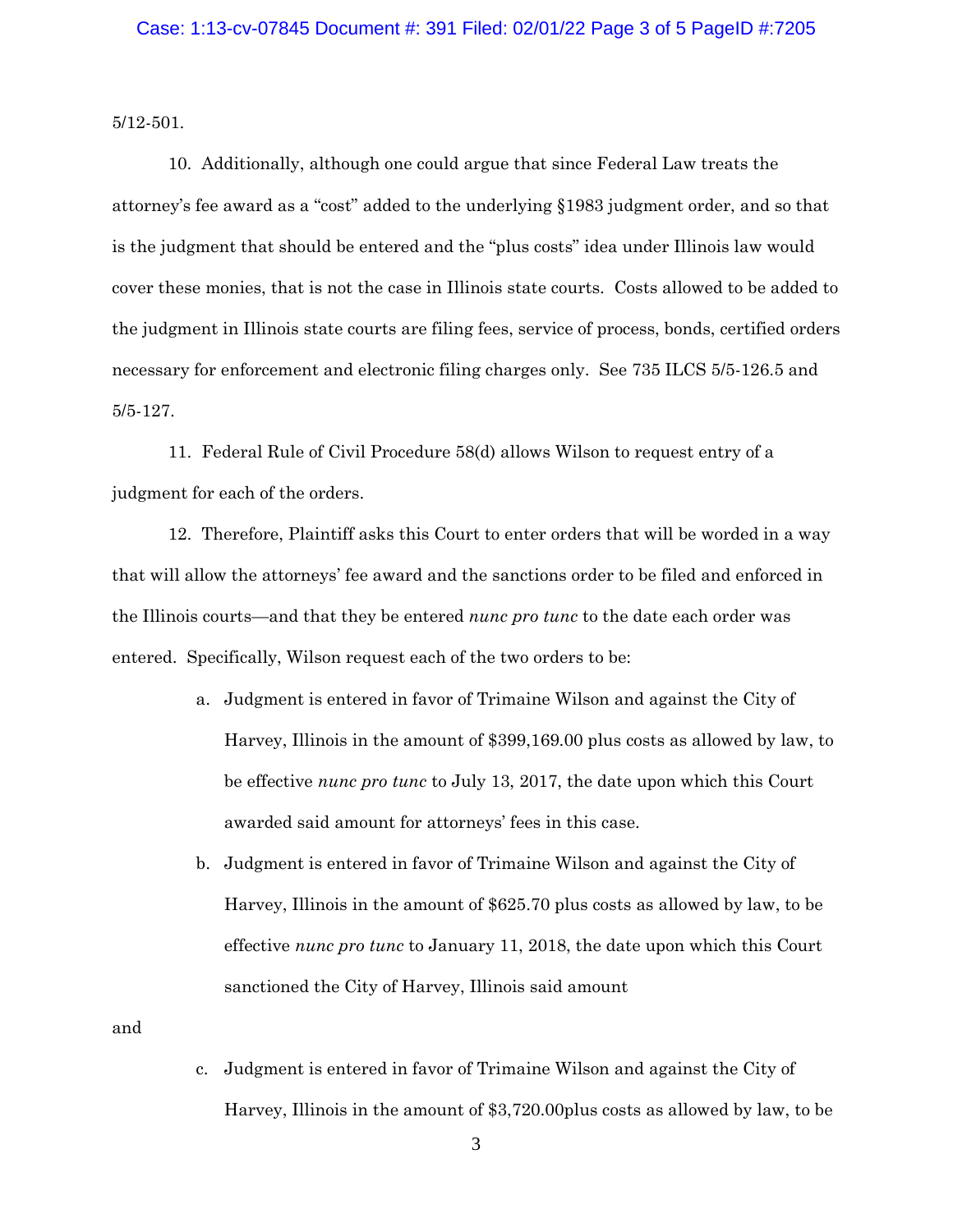effective *nunc pro tunc* to April 12, 2018, the date upon which this Court sanctioned the City of Harvey, Illinois said amount.

13. Wilson also wishes to advise this Court that, pursuant to its suggestion, the parties continue to attempt to try to resolve a voluntary payment methodology for the City of Harvey to pay the amounts that remain due and owing on the orders. But, it does not appear that getting to any resolution, including approval by the City of Harvey's city council, is going to be a short process. Any settlement that is eventually reached and approved can be memorialized in the proceedings in state court cases once this court enters "judgments" and once they are filed for enforcement in the Illinois courts.

**WHEREFORE**, Trimaine Wilson asks this Court to enter three judgment orders for the attorney's fee award and order of sanctions it previously entered, with language that will allow them to be judgments enforceable in Illinois, and for such further relief this Court deems just and equitable.

> Respectfully submitted, Trimaine Wilson

By: /s/ Cindy M. Johnson

Cindy M. Johnson Johnson Legal Group, LLC 140 S. Dearborn Street, Suite 1510 Chicago, IL 60603 (312) 345-1306 phone [CJohnson@JNLegal.net](mailto:CJohnson@JNLegal.net) Notices@JNLegal.net